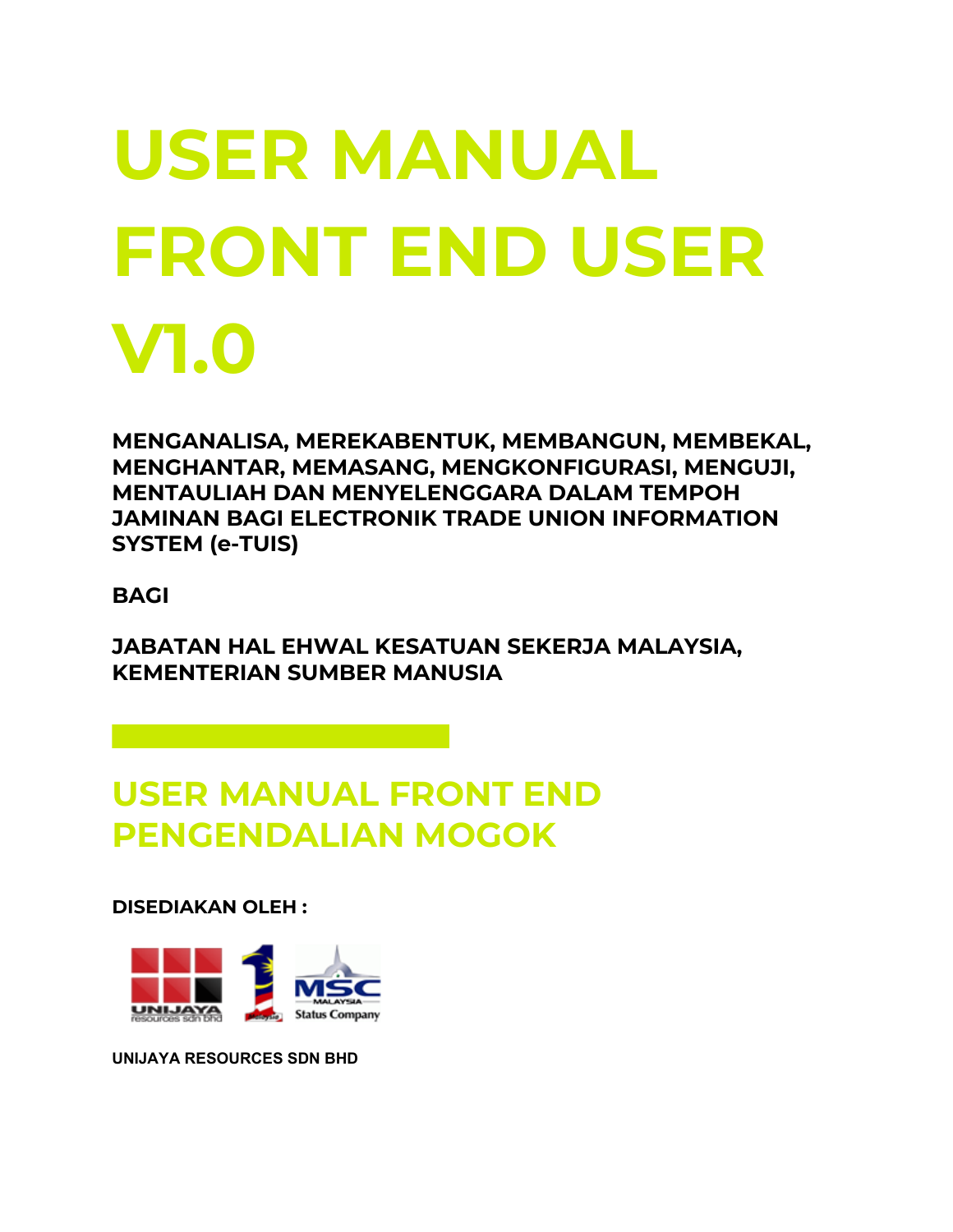a es

# **KANDUNGAN**

#### **1. LOG [MASUK](#page-2-0) [2](#page-2-0)**

#### **2. BORANG [PENDAFTARAN](#page-2-1) [2](#page-2-1)**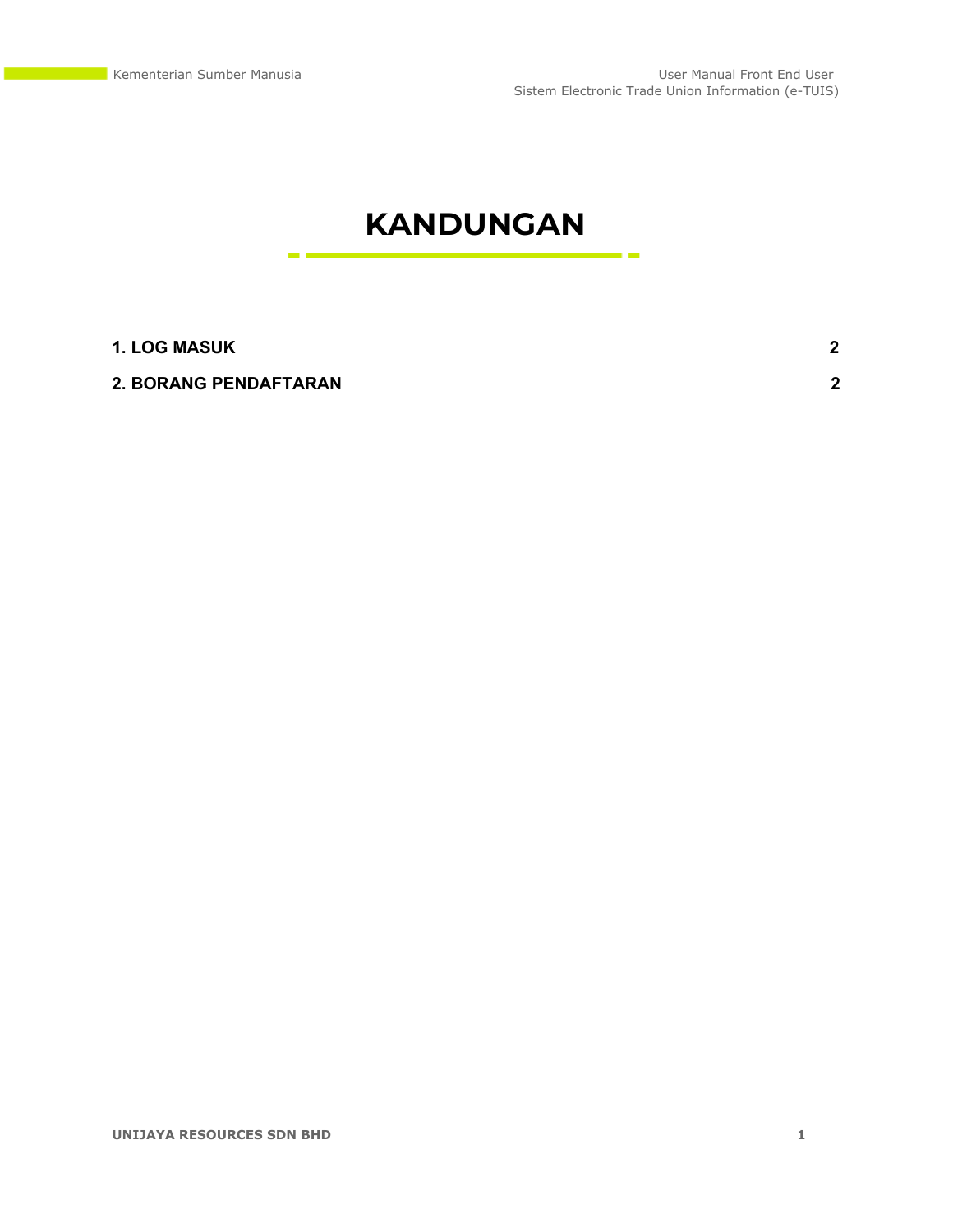# <span id="page-2-0"></span>**1. LOG MASUK**

| ۰.<br>-1<br>ga.<br><b>TERR</b><br>ELECTRONIC TRADE UNION INFORMATION SYSTEM | <b>UIS</b>                       |  |
|-----------------------------------------------------------------------------|----------------------------------|--|
| <b>Log Masuk</b><br>Sila log masuk dengan menggunakan akaun anda yang       | Pengumuman                       |  |
| telah didaftarkan.<br>ID PENGGUNA O                                         | Tiada Sebarang Pengumuman        |  |
| KATA LALUAN <sup>O</sup><br>Minimum 8 Aksara                                |                                  |  |
| Lupa Kata Laluan ?<br>Pengguna Baru<br>$\vee$ Log Masuk                     |                                  |  |
| . .<br><b>@ PANDUAN</b><br><b>PENGGUNA</b>                                  | <b>ADUAN</b><br>ALSOZE KAUTAAR D |  |

#### Halaman Utama

Langkah 1: Log masuk ke dalam sistem.

### <span id="page-2-1"></span>**2. BORANG PENDAFTARAN**

Langkah 2: Lengkapkan Permohonan Mogok.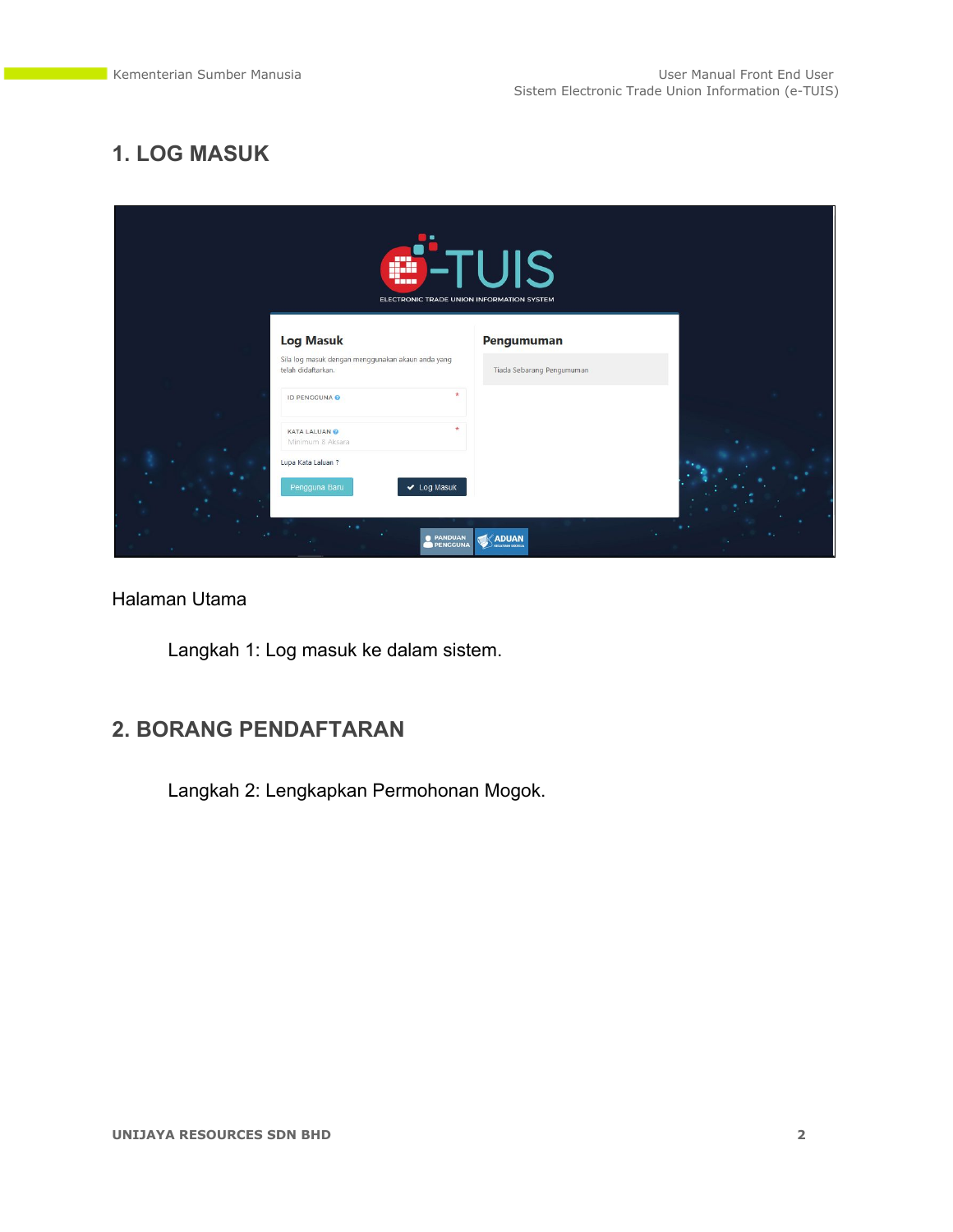| <b>G-TUIS</b>                                                              |                                                                                                                                                                | AZMA TARYANA BINTI BAHARIN<br><b>INTI BAHARIN @</b> |
|----------------------------------------------------------------------------|----------------------------------------------------------------------------------------------------------------------------------------------------------------|-----------------------------------------------------|
| <b>Plazara Ulargo</b><br>Infant Mobile and                                 | WASHINGTOWN & BASKTON & MOCOK<br>$\alpha$<br>Senarai Mogok<br>$\equiv$<br>Regizalar pemihinan Koyat tulah dialukan melalukan at kesah.                         | 이어                                                  |
| Pensishman Baro<br>Pergaturgan<br>Get Targer Relief (eCTRACE + 10)         | $\rightarrow$<br>3. Klik pada +<br>100<br>$+$ Maps.<br>'Mogok'<br>TARIHI GHENLIN<br><b>BL</b> = newsballering<br><b>ALL STATUS</b><br>THE REPORT OF A REPORTED | <b>Carles</b><br>TAIDAKAN                           |
| Perdam<br>Penduduk ProzessiPalarda, V. M.<br><b>Kimmann</b>                | $-1 - 10$<br>Trada data<br>$+100$<br>Reparate O hongga 2 days 3 velocity                                                                                       | v poz                                               |
| Permission & Permission 17 (b)<br>Pergustrance<br>Seater                   | 1. Klik menu 'Siasatan'                                                                                                                                        |                                                     |
| Kette Savaran (Panishman)<br>Pergentator Adjan<br><b>Pergendakan Magak</b> | 2. Klik pada 'Pengendalian Mogok'                                                                                                                              |                                                     |
| Minist Janque                                                              | 1.31<br>Historic Tepathera & 2212 Historicana Sumber Manuple                                                                                                   |                                                     |

Paparan Halaman Senarai Permohonan Mogok.

| G-TUIS                                           |                          |                                                                                                                                                                                   | AZMA EARHANA BINTI SAHARIN<br><b>INTI SAHARIN @</b>                                                                                                                                                                                                                                                           |
|--------------------------------------------------|--------------------------|-----------------------------------------------------------------------------------------------------------------------------------------------------------------------------------|---------------------------------------------------------------------------------------------------------------------------------------------------------------------------------------------------------------------------------------------------------------------------------------------------------------|
| <b>Paceron Utawa</b><br><b>New National</b>      | $\sim$<br>$\blacksquare$ | <b>BARABAN (TAMA) &amp; SHEATAN &amp; MOCOK</b><br>Pengendalian Mogok / Tutup Pintu<br>Six respigation person makk man bank of the right of surface date rentwo yields dipaperten | $1 - \frac{1}{2} \sum_{i=1}^{n} \frac{1}{i!} \left[ 1 - \frac{1}{2} \frac{1}{2} \frac{1}{2} \right] \left[ 1 - \frac{1}{2} \frac{1}{2} \frac{1}{2} \right] \left[ 1 - \frac{1}{2} \frac{1}{2} \frac{1}{2} \frac{1}{2} \right] \left[ 1 - \frac{1}{2} \frac{1}{2} \frac{1}{2} \frac{1}{2} \frac{1}{2} \right]$ |
| Pendaturan Bara<br>Perspheralm                   | $1 - 27$                 | Makkumant Kasaluan Sekata pantu mendatas Borang 11 penggal tama terletuk dahulu atau hulungi admin untuk pembalian korang 13 baru.                                                |                                                                                                                                                                                                                                                                                                               |
| Cut Torus Renot on TRACE < ID<br>Peadam:         | $-1/3$                   | <b>K</b> Permahonan Mogok                                                                                                                                                         | 4. Klik 'Isi Borang' <b>Manus</b><br><b>If is formy</b>                                                                                                                                                                                                                                                       |
| Personal Propositives (C. M.<br><b>Financial</b> | 4.22                     | Perhegatian! Solding U harvalsek stakeh masar 14 hari zail tarkih unali suite olicatus                                                                                            |                                                                                                                                                                                                                                                                                                               |
| Permekansk Heritologie, 1778<br>Pergustraneon    | $\mathbf{r}$             | * Borang U - Penyata Keputusan Undi                                                                                                                                               | Of hit Bonerg                                                                                                                                                                                                                                                                                                 |
| Slaustan                                         | $-a$                     | <b>O</b> Senarai Semak + Dokumen Sokongan                                                                                                                                         | A cess                                                                                                                                                                                                                                                                                                        |
| <b>Tarter Smother (Panishmae)</b>                |                          | * Notic Rembertatiuan Mogos (2 saliman)                                                                                                                                           |                                                                                                                                                                                                                                                                                                               |
| <b>Pergerstaken Advant</b>                       |                          | * Buku Perlembagaan Tanga Cavangan / Bertawangan (A Salinan Asal)                                                                                                                 |                                                                                                                                                                                                                                                                                                               |
| <b>Pergendakan Magak</b>                         |                          | . Usu Dan Minit Metyuanit Kejudusan Mengadakan Mogok (2 salinan)<br>· Senarai Edavan Kertas Lindi (2 salinari)                                                                    |                                                                                                                                                                                                                                                                                                               |
| Africa'd January                                 | ۰                        | · Botang U (3 salirse)<br>. Kertas Undi (1 salinari)                                                                                                                              |                                                                                                                                                                                                                                                                                                               |

# Paparan Halaman Permohonan Mogok.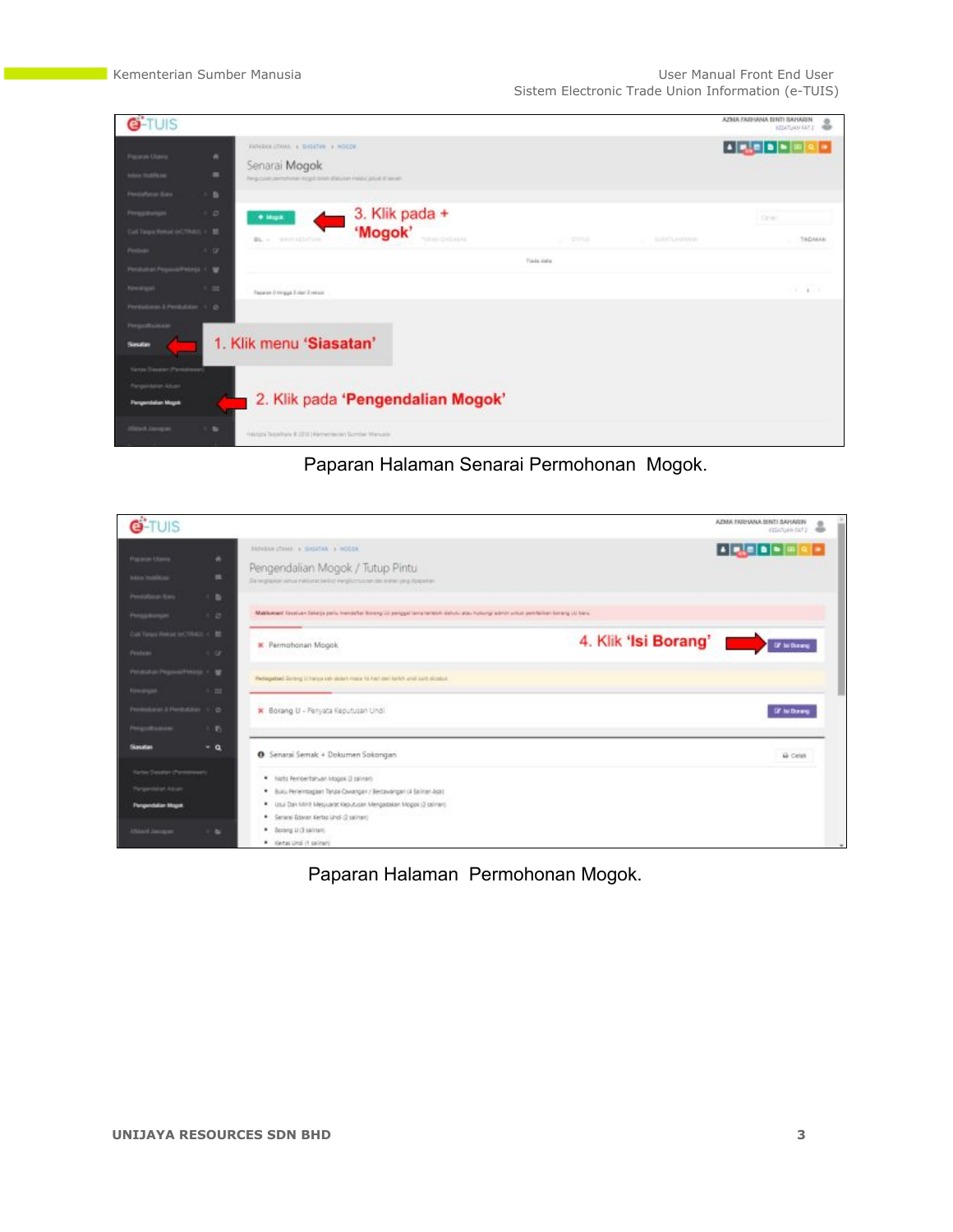| G-TUIS                                                                            |                                                                                                                                                                        |                                                                                   | AZMA FARHANA DINTI SAHARIN<br><b>INTI BAHARIN @</b> |        |
|-----------------------------------------------------------------------------------|------------------------------------------------------------------------------------------------------------------------------------------------------------------------|-----------------------------------------------------------------------------------|-----------------------------------------------------|--------|
| <b>Payment Utame</b><br><b><i>Infants Techniki and</i></b><br>Pensistane fires    | <b>BARABAN LTAMA &amp; BASATAN &amp; MODOK</b><br>٠<br>Mogok<br>$\blacksquare$<br>Sia regission person metodositivo megliotosican dan insterior programmente<br>$\sim$ |                                                                                   |                                                     | $Q =$  |
| Personnel<br>Cust Torque Hemist (eCTR/ICE) < 10<br>Peadam                         | - 12<br>NAMA RESATIVA<br>ALAHAT KESATUAN SEKERIA<br>4.19                                                                                                               | <b>EPSATUAN FAT 1</b><br>No.3 Jalan 5<br>Tenan Tips<br>43200 Ulu Langat, Selangar | 5. Isi maklumat borang dengan lengkap               |        |
| Perabalian Progress/Penado, V., M.<br>down 3 Peristines (1) @                     | (i)<br>NAME MATERIAL<br>$4 - 22$<br>(ii)<br>ALAMAT MAZIKAN!<br><b>D</b>                                                                                                |                                                                                   |                                                     |        |
| <b>Sanatan</b><br><b>Tartas Securiar (Panielmaan)</b><br><b>Pergendakan Mogok</b> | $-9$<br>(iii)<br>ALMIERT EDMANA HIDOGK GHADARAS *                                                                                                                      | 2244                                                                              | Pilit Negeri<br>$\sim$                              | $\sim$ |
| Aftered January                                                                   | $\sim$                                                                                                                                                                 |                                                                                   |                                                     |        |

Paparan Maklumat Permohonan Mogok.

| <b>G-TUIS</b>                               |               |                                           |                                      |                                       |                  | AZMA TARIHANA BINTI SAHARIN<br><b>YEAR AND ATT</b> |
|---------------------------------------------|---------------|-------------------------------------------|--------------------------------------|---------------------------------------|------------------|----------------------------------------------------|
| <b>Haywood Ulama</b>                        | $\bullet$     | ALAMAT DIMANA MOCON ZINDARAN              |                                      |                                       |                  |                                                    |
| <b><i>Information</i></b>                   | ٠             |                                           |                                      |                                       |                  |                                                    |
| Pensiphone Bas                              | a.            |                                           |                                      |                                       |                  |                                                    |
| Pergamangan                                 | $\frac{1}{2}$ | (iv)<br><b>SMISH INLAKEMAY MODDE*</b>     | + Termin Magak                       |                                       |                  |                                                    |
| Call Targo Heled (eCTRAL) + III.            |               |                                           | <b>BR.</b> A. TARASA MELA            |                                       | TATULA A A A A A | <b>District Control</b><br>TISDAKAS                |
| <b>Pinetical</b>                            | $-1 - 12^{n}$ |                                           |                                      |                                       |                  |                                                    |
| Persiani at Proposal Veters 1 / Mt          |               |                                           |                                      |                                       | Tieds thris      |                                                    |
|                                             | $-1 - 211$    |                                           | Papelán Dhingga D Zair O valodi      |                                       |                  | THE R. P.                                          |
| an Literature 1 15                          |               | (v)                                       |                                      |                                       |                  |                                                    |
|                                             | $\sim 10$     | SENANNI PESAWAI KE YANG BOLEH DIPUBUNGI * | PRISIN                               | marine Little                         | 191.741          |                                                    |
| <b>Unidian</b>                              | $-a$          |                                           | <b>SETULUSIANS</b>                   | Hang Livery                           | <b>HALTEL</b>    |                                                    |
| <b>Kerlyn Savalan (Perilakeean)</b>         |               |                                           | <b>CONTRACTOR</b><br><b>BENGAHAR</b> | Harris Court Atdustr for Alexand Tax- | <b>Has Tal.</b>  |                                                    |
| relative Advant<br><b>Pergendaton Mogok</b> |               |                                           |                                      |                                       |                  |                                                    |
| Hitsuit.hands                               | 1.34          | C Kergat                                  |                                      |                                       | 6. Klik 'Simpan' | $\nu$ Simpan                                       |
|                                             |               |                                           |                                      |                                       |                  |                                                    |

Paparan Maklumat Permohonan Mogok.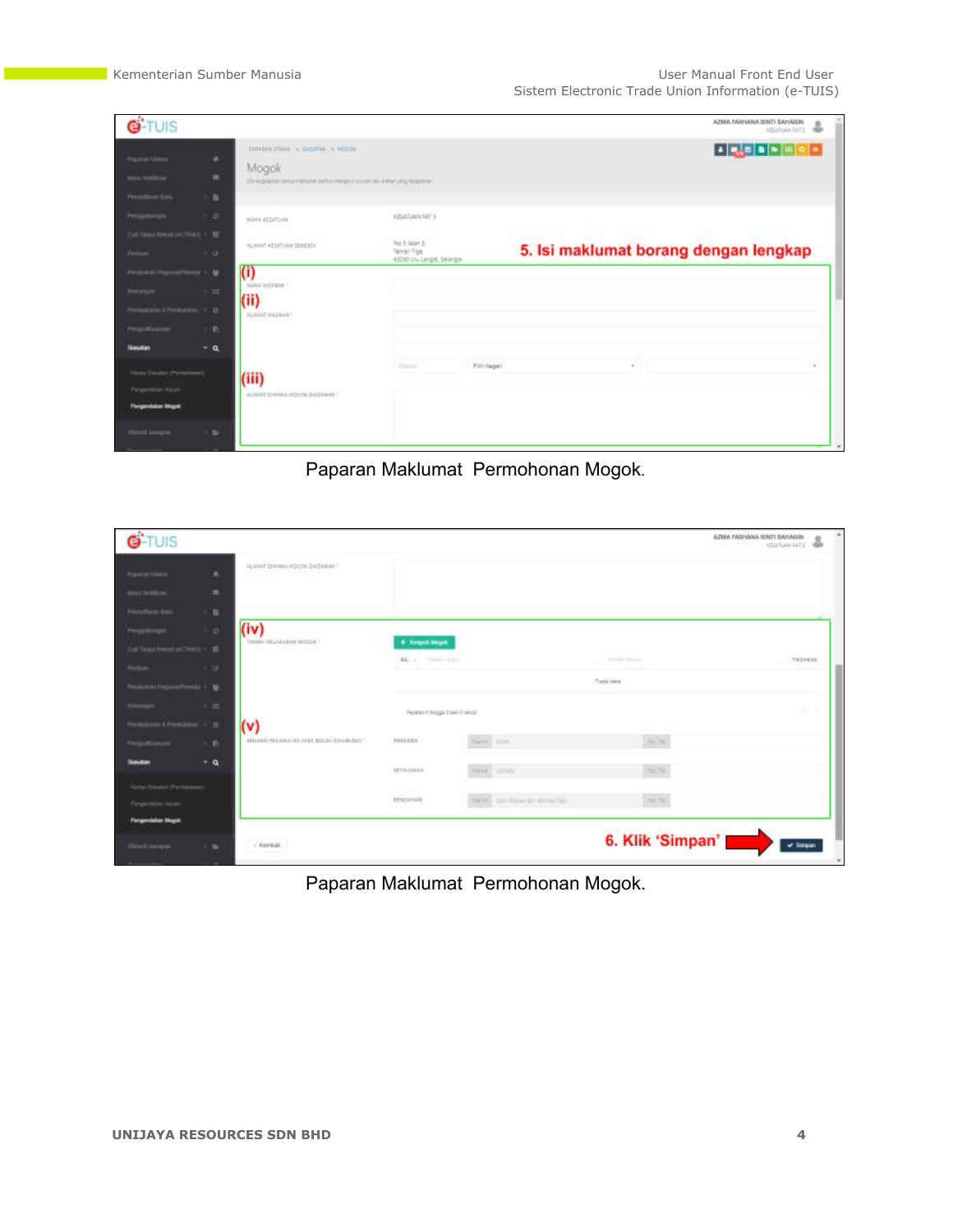| <b>G-TUIS</b>                                                                         |                     |                                                                                                                                                                                                                                 | AZMA FARHANA BINTI SAHARIN<br><b>ITSUGAINTS</b>                                                                                                                                                                                                  |
|---------------------------------------------------------------------------------------|---------------------|---------------------------------------------------------------------------------------------------------------------------------------------------------------------------------------------------------------------------------|--------------------------------------------------------------------------------------------------------------------------------------------------------------------------------------------------------------------------------------------------|
| <b>Payaron Utans</b><br><b>Intern Matilitane</b>                                      | ٠<br>$\blacksquare$ | BARASHA (TAMA) & SHEATAN & MOCOK<br>Pengendalian Mogok / Tutup Pintu<br>Six lengtapital person makkumat belikut trengkun tukuten dan sistem yang dipaparkan                                                                     | $\begin{array}{ c c c c c }\hline \textbf{A} & \textbf{B} & \textbf{B} & \textbf{B} & \textbf{B} & \textbf{B} \\ \hline \textbf{A} & \textbf{B} & \textbf{B} & \textbf{B} & \textbf{B} & \textbf{B} & \textbf{B} \\ \hline \end{array}$<br>$Q =$ |
| Pendaturan Baro<br>Perspherale                                                        | ٠<br>n a            | Makkumant Kasaluan Sekatja pantu memaalkat Bolang tidi penggal tama terletuk dalam kultungi adan untuk pembalian korang Lt/ baro.                                                                                               |                                                                                                                                                                                                                                                  |
| Cust Torque Remod (eCTTRAL) < ID<br>Perdam:                                           | $4.49^\circ$        | Permohanan Magok                                                                                                                                                                                                                | <b>B</b> Cytat<br><b>IF to Donny</b>                                                                                                                                                                                                             |
| Pershahan Progress/Penado, V., MI.<br><b>Financial</b>                                | 4.22                | Perhapstaat Solary) U harva sek dalam masar ta hari zail tarihit unat suit olicatus:                                                                                                                                            |                                                                                                                                                                                                                                                  |
| Pennsylvan & Pentubian (1) (b)<br>Pergustraneon                                       | m.                  | 7. Klik 'Isi Borang'<br>X Borang U - Penyata Keputusan Undi.                                                                                                                                                                    | If in Down                                                                                                                                                                                                                                       |
| Silviustum                                                                            | $-9$                | <b>O</b> Senarai Semak + Dokumen Sokongan                                                                                                                                                                                       | A Celak                                                                                                                                                                                                                                          |
| <b>Kirtley Steaker (Panishmen)</b><br>Pergentalize Advant<br><b>Pergendakan Mogok</b> |                     | * Notis Remperitatiuan Mogos (2 salinari)<br>* Buku Perlembagaan Tanpa Cavangan / Bestavangan (A Salinan Asal)<br>. Usu Dan Minit Metyuanat Kejudusan Mengadakan Mogok (2 galinan)<br>* Senarai Edwar, Kertas Undi (2 salinari) |                                                                                                                                                                                                                                                  |
| Aftered Jamper                                                                        | ۰                   | · Botang U (3 salman)<br>. Kertas Undi (1 salinari)                                                                                                                                                                             |                                                                                                                                                                                                                                                  |

# Paparan Halaman Permohonan Mogok.

| <b>G-TUIS</b>                                                                                 |                                                                                                                                   |                                                                                   | AZMA TARIHANA BINTI SAHARIN<br><b>INTI SAMARIN</b> @ |
|-----------------------------------------------------------------------------------------------|-----------------------------------------------------------------------------------------------------------------------------------|-----------------------------------------------------------------------------------|------------------------------------------------------|
| <b>Paperas Utama</b><br>$\bullet$<br>$\blacksquare$<br><b>Hina familian</b>                   | ENGINEERI LOMA A GASATAN & HOCOK<br>Borang U - Penyata Keputusan Undi<br>And the most favores, 1932 Decomed All the Restorate 125 |                                                                                   |                                                      |
| 1.81<br><b>Pensistace Bare</b><br>100<br><b>Pergustumps</b><br>Call Torpa Heliat (ACTRAC) < 图 |                                                                                                                                   | Perhegatian! Strang U harps sat dalary mass 14 hers per terich und sullt dicatur. |                                                      |
| <b>Pinism</b><br>1.00<br>Painball and Program Please L. L. M.<br>$+$ 10<br><b>Kowangar</b>    | NAMA AELATURA<br>ALAIMT IN FEMALE                                                                                                 | KESATUAN DITU<br>No 3 Jacen 3<br>Tanker-Tips,<br>43200 Ulu Langar, Selangar       | 8. Isi maklumat borang dengan lengkap                |
| Histories & Perdubber 17725<br>$+10$                                                          | (i)<br><b>CONVICES</b><br>(ii)<br><b>KETETKINNY</b>                                                                               | Induk - KESATUAN NO 3                                                             |                                                      |
| $-a$<br>100000<br>valent (Pontakeaan                                                          |                                                                                                                                   |                                                                                   |                                                      |
| <b>Pergendation Magak</b><br>Altract Jacques<br>$\sim$                                        | (iii)<br>TARKH UNDI SULT!                                                                                                         |                                                                                   |                                                      |

Paparan Maklumat Borang U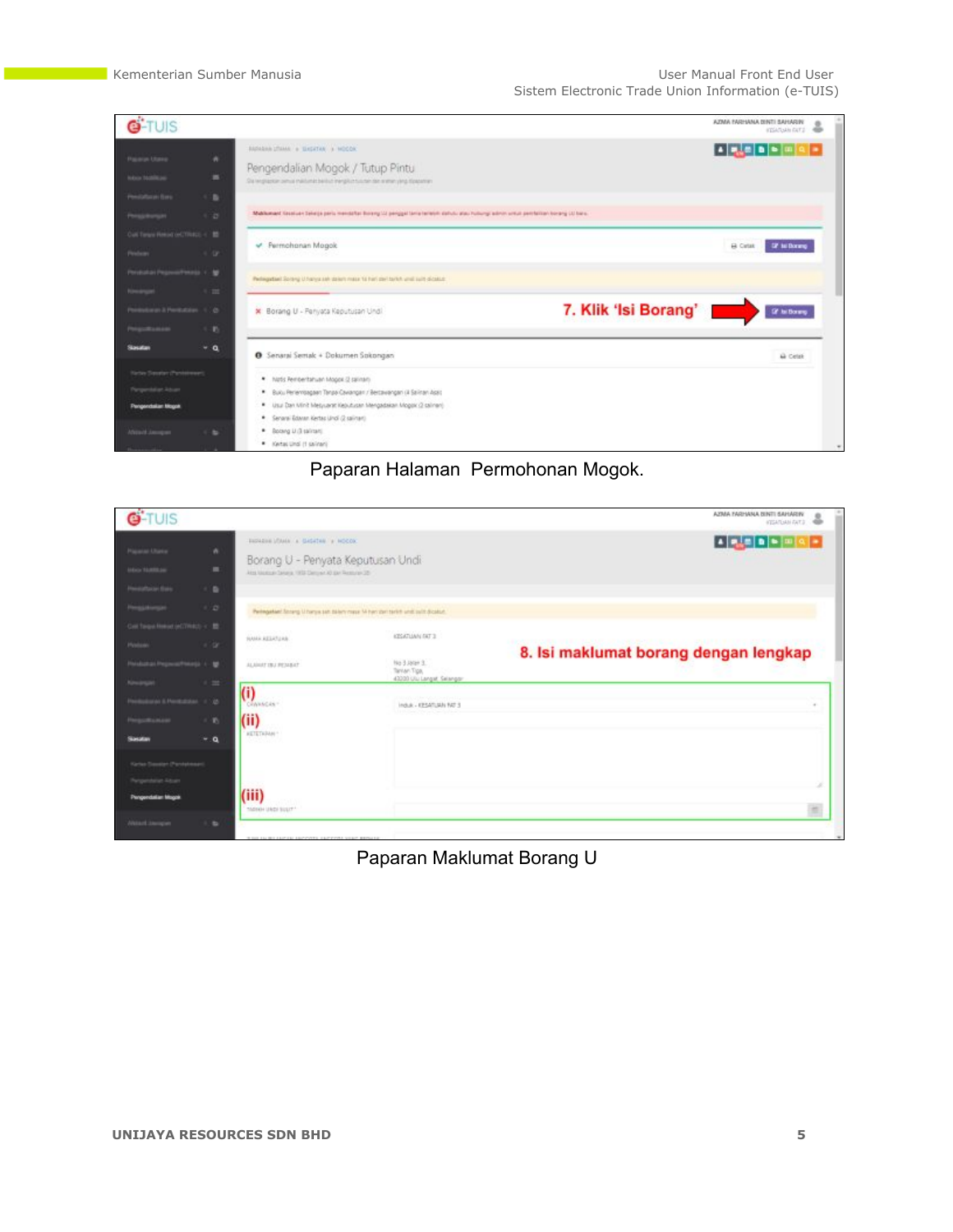| G-TUIS                           |                |                                                     |                                   |                      | ADMA EARLINNA DINTI BAHARIN |
|----------------------------------|----------------|-----------------------------------------------------|-----------------------------------|----------------------|-----------------------------|
|                                  |                | (iv)<br>BUILAH BILANGAN ANGGOTA ANGGOTA VANG BERINA |                                   |                      |                             |
| Paramet Utana                    | $\mathbf{a}$   | UNTUK HENCUREH!                                     |                                   |                      |                             |
| <b>Telluria The ATELIAN</b>      | $\equiv$       | (v)<br>BILLINGS VANG DIRELEASKAN!                   |                                   |                      |                             |
|                                  | $\blacksquare$ | (v <sub>i</sub> )                                   |                                   |                      |                             |
|                                  | $-2$           | JUNEAU BEANCAN KEEPIG CREENING ENFLOYED AT          |                                   |                      |                             |
| Call Torpa Royal or CTRAU + 10   |                | (vii)<br>UND! 4ANS IN(AHD4DAG"                      |                                   |                      |                             |
| Pestea                           | $1 - 10$       | (viii)                                              |                                   |                      |                             |
| мышал РеулияРимоз 1.             |                | UND HAND MERRATAND **                               |                                   |                      |                             |
|                                  | 1.11           | (ix)                                                |                                   |                      |                             |
| aw & Permanen (1) (b)            |                | <b>BILLING SOSM **</b>                              |                                   |                      |                             |
|                                  | $\bullet$      | PERMITERA UND UND                                   |                                   |                      |                             |
| والتجارات                        | $+a$           |                                                     |                                   |                      |                             |
| <b>Amazian (Planicial mount)</b> |                | MAILA ARTETADAS ADALAH                              |                                   |                      |                             |
| me Aban                          |                | WANA FEHERICA?                                      | Ba a book                         |                      | TINDAKAN                    |
| <b>Pergendatun Magok</b>         |                |                                                     |                                   | 22,950<br>Tixda data |                             |
| WaterChargan                     | $\sim$         |                                                     |                                   |                      |                             |
|                                  |                |                                                     | Reporter & Hingga D day Crokizd . |                      | OF BY                       |

Paparan Maklumat Borang U

| <b>G-TUIS</b>                       |                                                     |                          | AZMA TARYANA BINTI SAHARIN<br><b>INTERNATIVE OF</b>                                                                                                                                                                                                                                                                                                                                                                                                       |
|-------------------------------------|-----------------------------------------------------|--------------------------|-----------------------------------------------------------------------------------------------------------------------------------------------------------------------------------------------------------------------------------------------------------------------------------------------------------------------------------------------------------------------------------------------------------------------------------------------------------|
|                                     | UHD (SHK) HEMISKONG                                 |                          |                                                                                                                                                                                                                                                                                                                                                                                                                                                           |
| $\bullet$<br><b>Figures Users</b>   | na mwaka wa 2012, wakati wa 1920                    |                          |                                                                                                                                                                                                                                                                                                                                                                                                                                                           |
| $\equiv$<br>How Stafford            | UND INNE MENENTANC -                                |                          |                                                                                                                                                                                                                                                                                                                                                                                                                                                           |
| ٠<br><b>Mexical Concert El anno</b> | BILLINGS ROSAN *                                    |                          |                                                                                                                                                                                                                                                                                                                                                                                                                                                           |
| 100                                 | <b>NATURE ANGELES</b>                               |                          |                                                                                                                                                                                                                                                                                                                                                                                                                                                           |
| Gell Targer Releat (eCTRACE + 10)   | PERIOUSAN UNDI-UNDI                                 |                          |                                                                                                                                                                                                                                                                                                                                                                                                                                                           |
| $1 - 10$<br>$\blacksquare$          | <b>HACKATEFARM ATALAN</b>                           |                          |                                                                                                                                                                                                                                                                                                                                                                                                                                                           |
| Antoni Penamun Peterja . C. W.      | (x)                                                 |                          |                                                                                                                                                                                                                                                                                                                                                                                                                                                           |
| $+10$                               |                                                     | BL-> ninc                | TINDAKIN                                                                                                                                                                                                                                                                                                                                                                                                                                                  |
| an a Perdudaker (170)               |                                                     |                          | Tieda data                                                                                                                                                                                                                                                                                                                                                                                                                                                |
| $\mathcal{D}$<br><b>STARAN</b>      |                                                     | Rower Energy Edwi Drates | $\mathcal{L}^{\mathcal{L}}(\mathcal{L}^{\mathcal{L}}(\mathcal{L}^{\mathcal{L}}(\mathcal{L}^{\mathcal{L}}(\mathcal{L}^{\mathcal{L}}(\mathcal{L}^{\mathcal{L}}(\mathcal{L}^{\mathcal{L}}(\mathcal{L}^{\mathcal{L}}(\mathcal{L}^{\mathcal{L}}(\mathcal{L}^{\mathcal{L}}(\mathcal{L}^{\mathcal{L}}(\mathcal{L}^{\mathcal{L}}(\mathcal{L}^{\mathcal{L}}(\mathcal{L}^{\mathcal{L}}(\mathcal{L}^{\mathcal{L}}(\mathcal{L}^{\mathcal{L}}(\mathcal{L}^{\mathcal{L$ |
| $-a$<br><b>SANAFFE</b>              |                                                     | * Tuntuh Pemerina        |                                                                                                                                                                                                                                                                                                                                                                                                                                                           |
| <b>Taxator (Panis</b>               |                                                     |                          |                                                                                                                                                                                                                                                                                                                                                                                                                                                           |
| ange Arbusen                        | <b><i><i><u>ALCOVERY CONTROLLS</u></i></i></b>      |                          | 9. Klik 'Simpan'<br>$4$ Separ                                                                                                                                                                                                                                                                                                                                                                                                                             |
| <b>Pergendakan Magak</b>            | - Kentuit                                           |                          |                                                                                                                                                                                                                                                                                                                                                                                                                                                           |
| Mittell Jampan<br>in the            | Henzie Tepelhara 8.2212 Hierwinson's Sumber Manuple |                          |                                                                                                                                                                                                                                                                                                                                                                                                                                                           |

Paparan Maklumat Borang U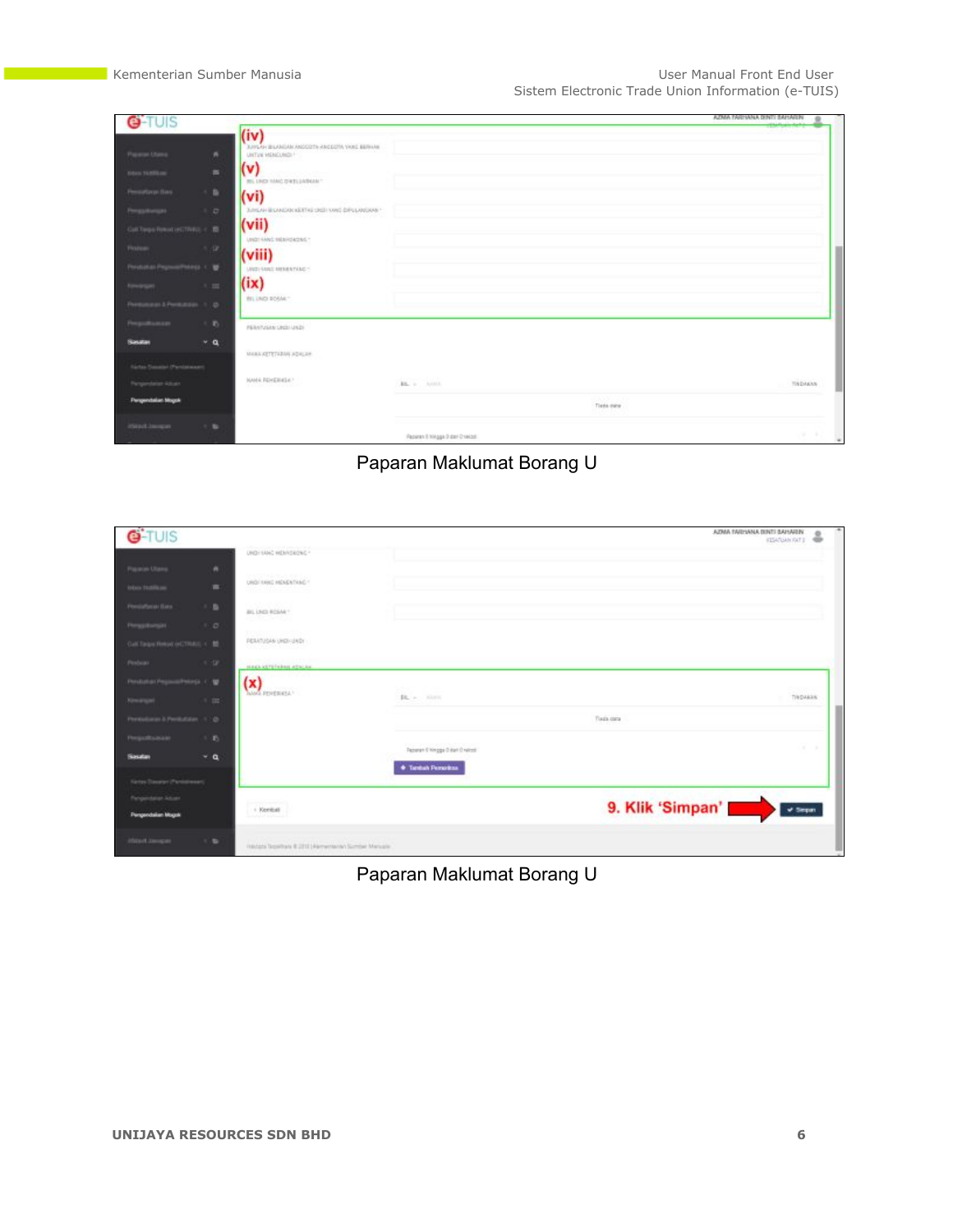| <b>G-TUIS</b>                                                    |                                                                                                                                                        | AZMA TARIYANA DINTI SAHARIN<br>ö<br><b>ISSUARINTS</b> |
|------------------------------------------------------------------|--------------------------------------------------------------------------------------------------------------------------------------------------------|-------------------------------------------------------|
| <b><i>Plazance Utares</i></b><br><b>Hara Stafford</b>            | Establish LOAMS & BASKTAN & MOCOK<br>٠<br>Pengendalian Mogok / Tutup Pintu<br>$\equiv$<br>Delegation seus metteorische neglischen de eine verglüsseler | $1 - 2$                                               |
| <b>Pencilation on Earn</b><br><b>Hoppstonger</b><br>100          | $\blacksquare$<br>Makkenard Keseluan Tellega pertumentahat Biosny VJ penggal tama terletim dahutu atau huluungi admin untuk pembintan borang UJ lians. |                                                       |
| Gell Targer Releat (eCTRACE + 10)<br>Perdanen<br>$-1 - 10$       | Permchonan Mogok<br>10. Cetak Dokumen                                                                                                                  | B Circle <b>II Di to Dorang</b>                       |
| Persistent Program Process (1)<br>$-1$ 111                       | Periegatest Vorang U harva sen dalern mass ha han zan zahlin until suit dictatur.                                                                      |                                                       |
| Permakanan & Pemilialian (1) (b)<br>1. EL<br><b>MAGAZINA AND</b> | - Borang U - Penyata Keputusan Linci.                                                                                                                  | <b>B Celat I Of In Borang</b>                         |
| $-a$<br><b>SPLATE</b>                                            | <b>O</b> Senarai Semak + Dokumen Sokongan                                                                                                              | A cent                                                |
| Kentes Transiteir (Plantitimogen)<br>dator Aduan                 | · Nots Fembertahuan Mogoli (2 salinar)<br>* Buku Perlembagaan Tanga Cawangan / Bercawangan (4 Salinan Asal)                                            |                                                       |
| <b>Pergendakan Magak</b>                                         | Usu Dan Minit Mesyuanzi Kesutucan Mengadakan Mogok (2 painan)<br>٠<br>· Senaral Edaram Kertas Lindi (2 palmar)                                         |                                                       |
| Hillstoff, Dansker                                               | * Borang U.S salnani.<br>٠<br>* Keywrited Husbard                                                                                                      |                                                       |

Paparan Halaman Permohonan Mogok.

| <b>G-TUIS</b>                         |                |                                                                                  | SITI HAWA<br>JESATUAN ADEMANAN TEADISONAL<br>÷   |
|---------------------------------------|----------------|----------------------------------------------------------------------------------|--------------------------------------------------|
|                                       |                | . Bosing U (3 salinari) (2/3 dar) undian majoriti)<br>* Kertas Undi (1 salinari) |                                                  |
| Payment Olance                        | $\sim$         |                                                                                  |                                                  |
| <b>How Nations</b>                    | $\blacksquare$ |                                                                                  |                                                  |
| Pendaftscan Gare                      | $\blacksquare$ | <b>O</b> Dokumen-Dokumen Berkaltan                                               | 11. Muat Naik dokumen                            |
| Pengustungan                          | $-2$           |                                                                                  |                                                  |
| Call Target Heliot (ACTRIKE) + B      |                |                                                                                  | yang berkaitan                                   |
| Pennsyl                               | $-1.57$        |                                                                                  |                                                  |
| Personal an Programm Policy (c. 1) 50 |                |                                                                                  |                                                  |
|                                       | $+ 24$         |                                                                                  |                                                  |
| <b>School and American Avenue</b>     |                |                                                                                  | Letakkan fail untuk muat naik<br>atas kik draini |
| Pergustkancen                         | $\mathcal{D}$  |                                                                                  |                                                  |
| Sasatan                               | $-a$           |                                                                                  |                                                  |
| Kerlas Savatan (Pantukowan)           |                |                                                                                  |                                                  |
| Pergensteinen Adsam                   |                |                                                                                  | 12. Klik 'Hantar'<br>$\sigma$ Halfa              |
| Pergendakan Tutup Pintu               |                |                                                                                  |                                                  |
| ANAUL Lincoln                         | $\sim$         | Hakipta Tayathara B 2213 (Removements, Sumilar Margazo)                          |                                                  |
|                                       |                |                                                                                  |                                                  |

# Paparan Halaman Permohonan Mogok.